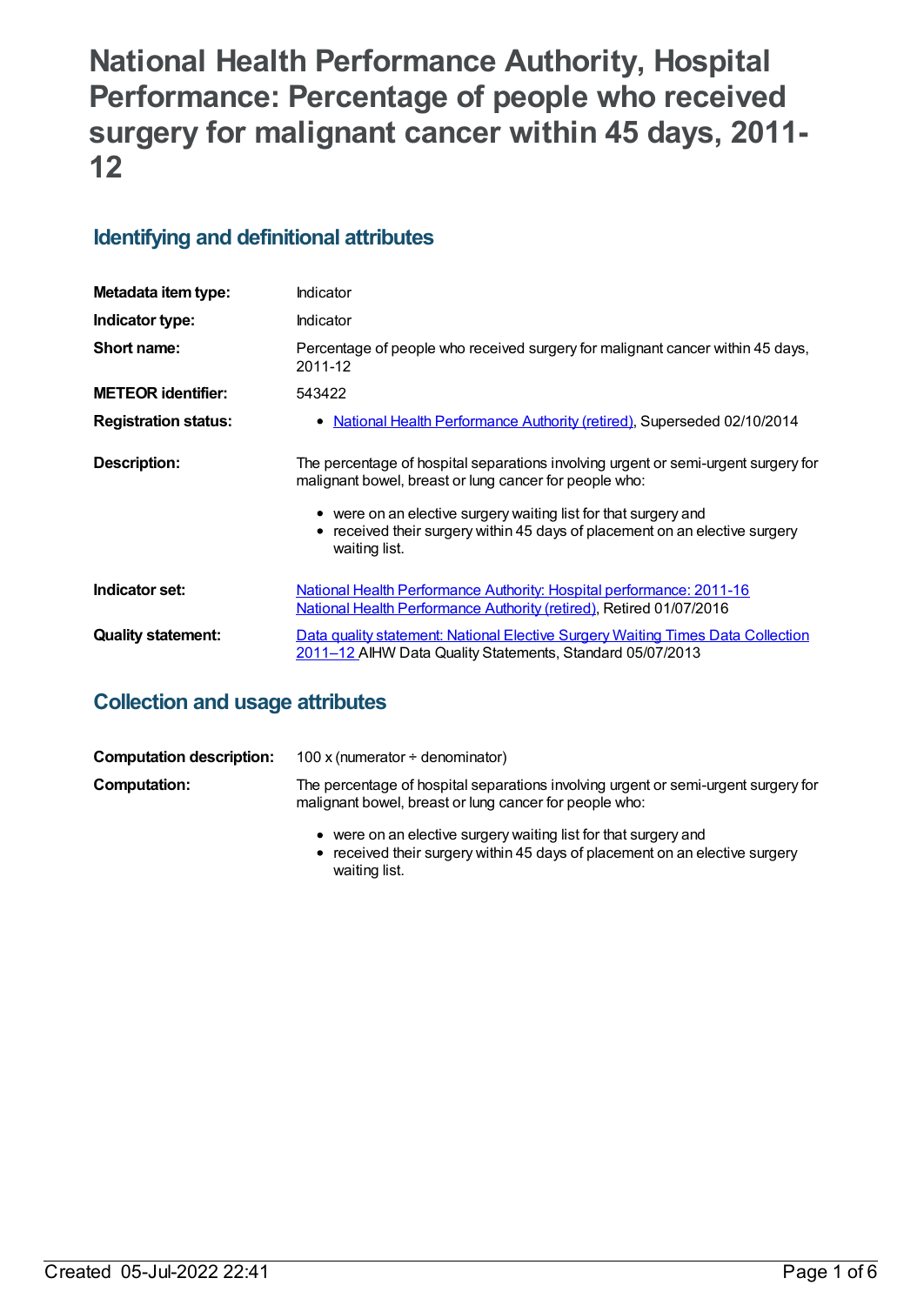**Numerator:** The number of hospital separations involving urgent or semi-urgent surgery for malignant bowel, breast or lung cancer for people who:

- were on an elective surgery waiting list for that surgery and
- received their surgery within 45 days of placement on an elective surgery waiting list.

Calculated using hospital separations with:

- ICD-10-AM (7th edn) principle diagnosis codes:
	- **Bowel cancer** C18, C19 and C20
	- **Breast cancer - C50**
	- **Lung cancer - C34**
- **ACHI (7th edn) procedure codes:**
	- **Bowel cancer: 3200000 3200001 3200300 3200301 3200400 3200401 3200500 3200501 3200600 3200601 3200900 3201200 3201500 3202400 3202500 3202600 3202800 3203000 3203900 3204700 3205100 3205101 3206000 3209900 3211200 9220800**
	- **Breast cancer: 3030000 3033200 3033500 3033600 3150000 3151500 3151800 3151801 3152400 3152401**
	- **Lung cancer: 3843800 3843801 3843802 3844000 3844001 3844100 3844101 9016900**
- **Elective surgery waiting list episode- clinical urgency code:**
	- **1. Admission within 30 days desirable for a condition that has the potential to deteriorate quickly to the point that it may become and emergency**
	- **2. Admission within 90 days desirable for a condition causing some pain, dysfunction or disability but which is not likely to deteriorate quickly or become an emergency**
- **Elective surgery waiting list episode—reason for removal froma waiting list:**
	- **1. Admitted as an elective patient for awaited procedure by or on behalf of this hospital or the state/territory**
	- **2. Admitted as emergency patient for awaited procedure by or on behalf of this hospital or the state/territory**

**Calculations exclude people who were on an elective surgery waiting list but were transferred to another hospital's elective surgery waiting list, were treated elsewhere but not on behalf of the hospital, were not contactable, died prior to receiving surgery or declined surgery.**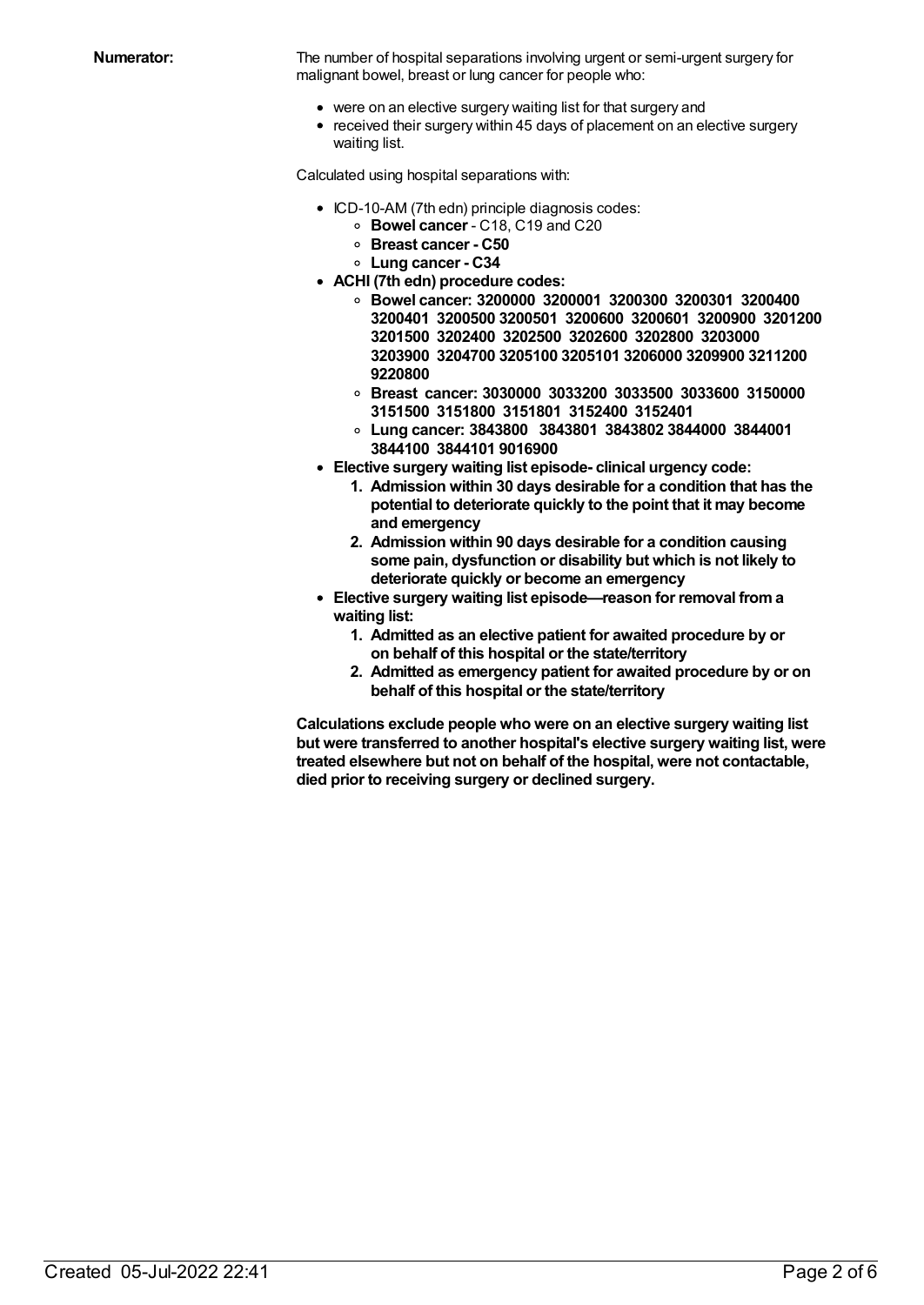Elective surgery waiting list [episode—clinical](https://meteor.aihw.gov.au/content/270008) urgency, code N

**Data Source**

National Elective Surgery Waiting Times Data [Collection](https://meteor.aihw.gov.au/content/395071)

**NMDS / DSS**

Elective surgery waiting times [\(removals](https://meteor.aihw.gov.au/content/470097) data) DSS 1 January 2012-30 June 2012

### **Data Element / Data Set**

Episode of [care—principal](https://meteor.aihw.gov.au/content/391326) diagnosis, code (ICD-10-AM 7th edn) ANN{.N[N]}

**Data Source**

National Hospital Morbidity [Database](https://meteor.aihw.gov.au/content/394352) (NHMD)

**NMDS / DSS**

[Admitted](https://meteor.aihw.gov.au/content/426861) patient care NMDS 2011-12

### **Data Element / Data Set**

Episode of admitted patient [care—procedure,](https://meteor.aihw.gov.au/content/391349) code (ACHI 7th edn) NNNNN-NN

**Data Source**

National Hospital Morbidity [Database](https://meteor.aihw.gov.au/content/394352) (NHMD)

**NMDS / DSS**

[Admitted](https://meteor.aihw.gov.au/content/426861) patient care NMDS 2011-12

### **Data Element / Data Set**

Elective surgery waiting list [episode—reason](https://meteor.aihw.gov.au/content/471735) for removal from a waiting list, code N

**Data Source**

National Elective Surgery Waiting Times Data [Collection](https://meteor.aihw.gov.au/content/395071)

**NMDS / DSS**

Elective surgery waiting times [\(removals](https://meteor.aihw.gov.au/content/470097) data) DSS 1 January 2012-30 June 2012

#### **Data Element / Data Set**

Elective surgery waiting list [episode—waiting](https://meteor.aihw.gov.au/content/471744) time (at removal), total days N[NNN]

#### **Data Source**

National Elective Surgery Waiting Times Data [Collection](https://meteor.aihw.gov.au/content/395071)

#### **NMDS / DSS**

Elective surgery waiting times [\(removals](https://meteor.aihw.gov.au/content/470097) data) DSS 1 January 2012-30 June 2012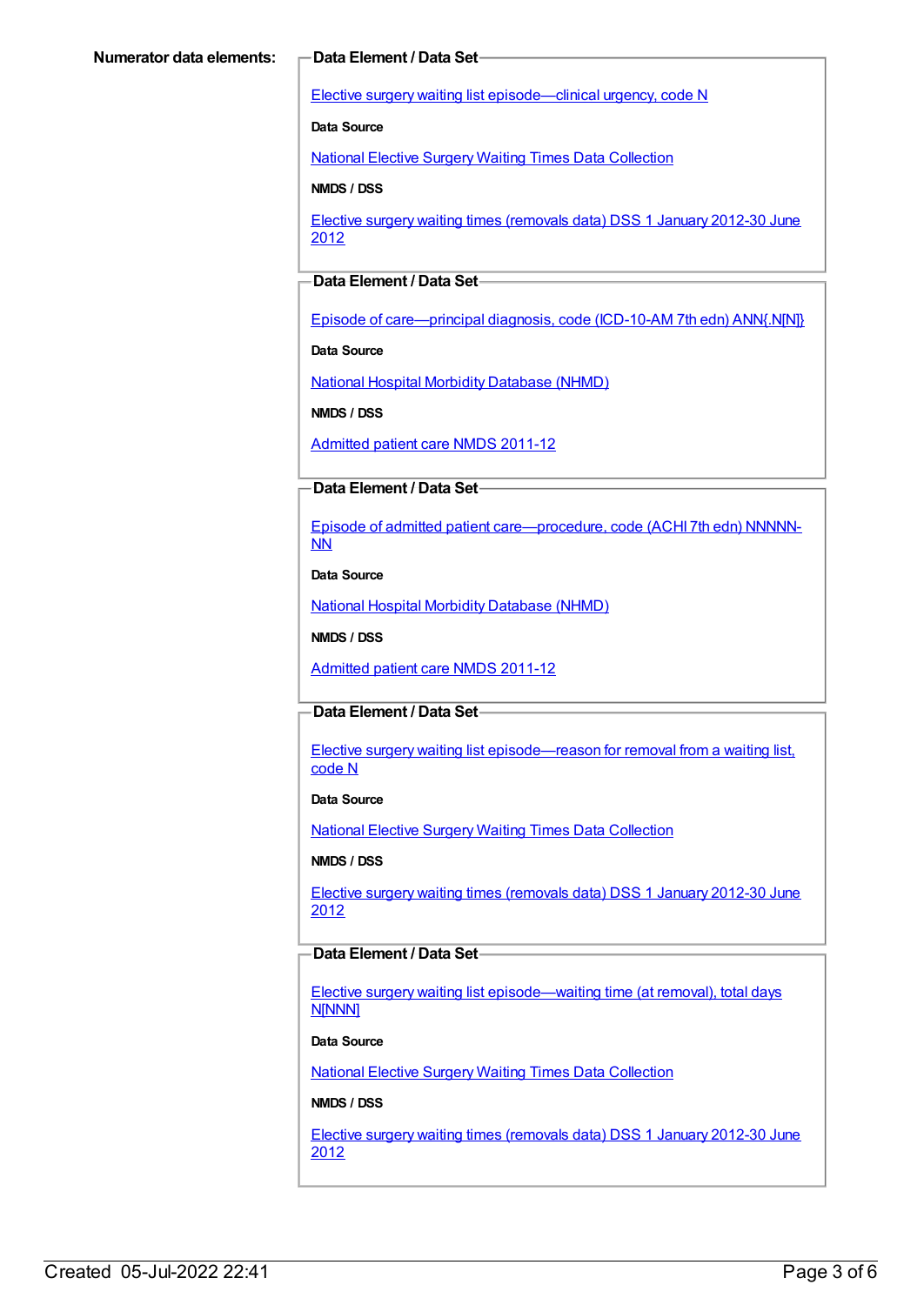| Denominator:                  | The number of hospital separations involving urgent or semi-urgent surgery for<br>malignant bowel, breast or lung cancer for people who were on an elective surgery<br>waiting list for that surgery. |  |
|-------------------------------|-------------------------------------------------------------------------------------------------------------------------------------------------------------------------------------------------------|--|
|                               | Calculated using hospital separations as per the numerator.                                                                                                                                           |  |
| Denominator data<br>elements: | Data Element / Data Set-                                                                                                                                                                              |  |
|                               | Elective surgery waiting list episode—clinical urgency, code N                                                                                                                                        |  |
|                               | Data Source                                                                                                                                                                                           |  |
|                               | <b>National Elective Surgery Waiting Times Data Collection</b>                                                                                                                                        |  |
|                               | NMDS / DSS                                                                                                                                                                                            |  |
|                               | Elective surgery waiting times (removals data) DSS 1 January 2012-30 June<br>2012                                                                                                                     |  |
|                               | Data Element / Data Set-                                                                                                                                                                              |  |
|                               | Episode of care—principal diagnosis, code (ICD-10-AM 7th edn) ANN{.N[N]}                                                                                                                              |  |
|                               | <b>Data Source</b>                                                                                                                                                                                    |  |
|                               | <b>National Hospital Morbidity Database (NHMD)</b>                                                                                                                                                    |  |
|                               | NMDS / DSS                                                                                                                                                                                            |  |
|                               | <b>Admitted patient care NMDS 2011-12</b>                                                                                                                                                             |  |
|                               | Data Element / Data Set-                                                                                                                                                                              |  |
|                               | Episode of admitted patient care-procedure, code (ACHI 7th edn) NNNNN-<br>NN                                                                                                                          |  |
|                               | Data Source                                                                                                                                                                                           |  |
|                               | <b>National Hospital Morbidity Database (NHMD)</b>                                                                                                                                                    |  |
|                               | NMDS / DSS                                                                                                                                                                                            |  |
|                               | <b>Admitted patient care NMDS 2011-12</b>                                                                                                                                                             |  |
|                               | Data Element / Data Set                                                                                                                                                                               |  |
|                               | Elective surgery waiting list episode—reason for removal from a waiting list,<br>code N                                                                                                               |  |
|                               | Data Source                                                                                                                                                                                           |  |
|                               | <b>National Elective Surgery Waiting Times Data Collection</b>                                                                                                                                        |  |
|                               | NMDS / DSS                                                                                                                                                                                            |  |
|                               | Elective surgery waiting times (removals data) DSS 1 January 2012-30 June<br>2012                                                                                                                     |  |
| Disaggregation:               | Hospital and cancer type (principal diagnosis)                                                                                                                                                        |  |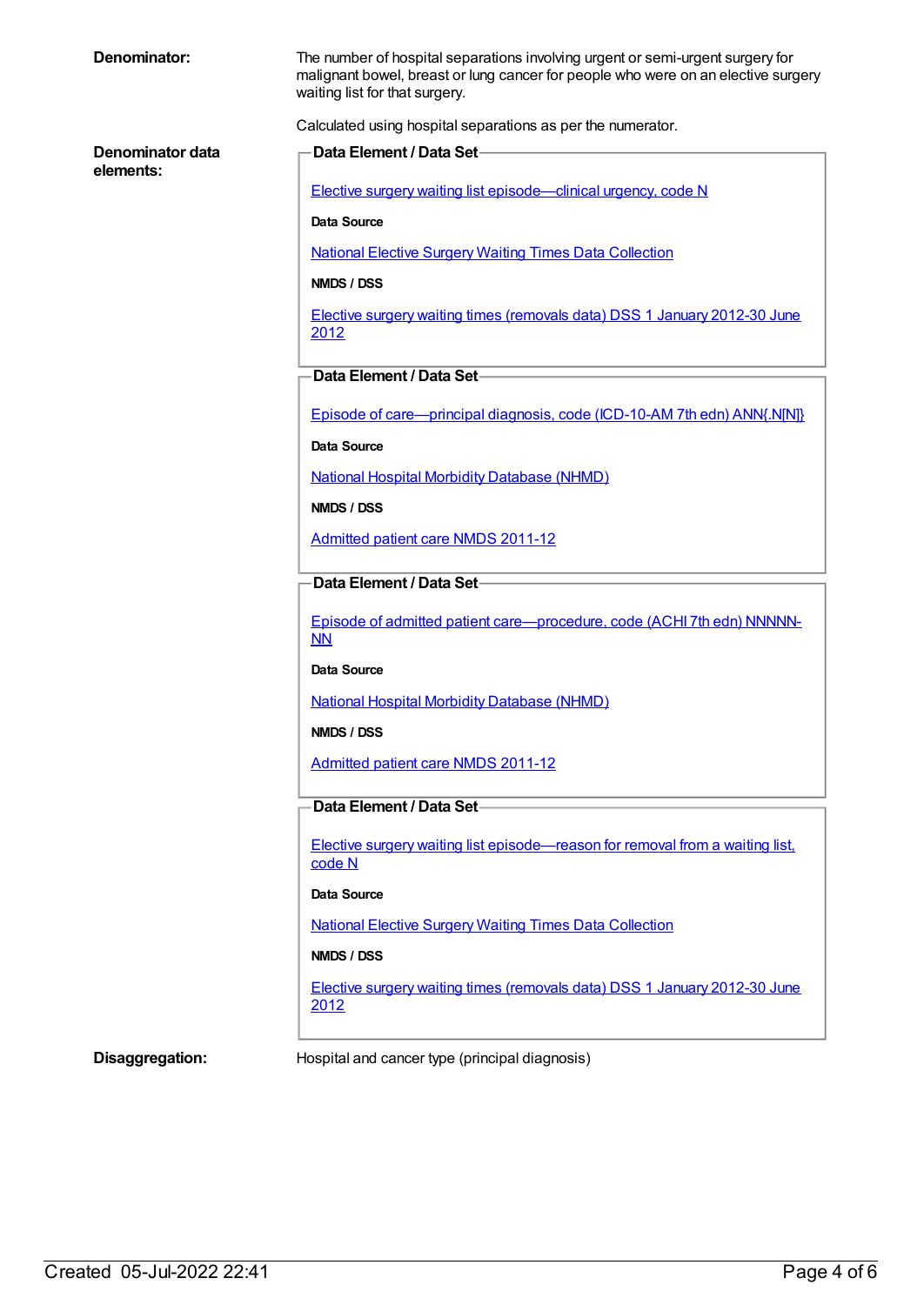| <b>Disaggregation data</b><br>elements: | Data Element / Data Set-                                                                                                                                                    |
|-----------------------------------------|-----------------------------------------------------------------------------------------------------------------------------------------------------------------------------|
|                                         | Establishment-organisation identifier (Australian), NNX[X]NNNNN                                                                                                             |
|                                         | <b>Data Source</b>                                                                                                                                                          |
|                                         | <b>National Elective Surgery Waiting Times Data Collection</b>                                                                                                              |
|                                         | NMDS / DSS                                                                                                                                                                  |
|                                         | Elective surgery waiting times (removals data) DSS 1 January 2012-30 June<br>2012                                                                                           |
|                                         | Data Element / Data Set-                                                                                                                                                    |
|                                         |                                                                                                                                                                             |
|                                         | Episode of care—principal diagnosis, code (ICD-10-AM 7th edn) ANN{.N[N]}                                                                                                    |
|                                         | Data Source                                                                                                                                                                 |
|                                         | <b>National Hospital Morbidity Database (NHMD)</b>                                                                                                                          |
|                                         | NMDS / DSS                                                                                                                                                                  |
|                                         | Admitted patient care NMDS 2011-12                                                                                                                                          |
|                                         |                                                                                                                                                                             |
| Comments:                               | Reported for hospitals with 10 or more separations in the cohort.                                                                                                           |
|                                         | Values are rounded down to the nearest whole number.                                                                                                                        |
|                                         | The waiting times are those experienced by people who have received their<br>surgery and are not the waiting times for those patients who are waiting for surgery.          |
|                                         | For this indicator malignant refers to those cancers that have the ability to progress<br>to more serious disease and spread to surrounding tissue or other organs, if left |

# **Representational attributes**

| <b>Representation class:</b> | Percentage |
|------------------------------|------------|
| Data type:                   | Integer    |
| Unit of measure:             | Person     |
| Format:                      | ΝN         |
|                              |            |

# **Indicator conceptual framework**

| <b>Framework and</b> | <b>PAF-Equity of access</b>        |
|----------------------|------------------------------------|
| dimensions:          |                                    |
|                      | <b>PAF-Effectiveness of access</b> |

untreated.

### **Data source attributes**